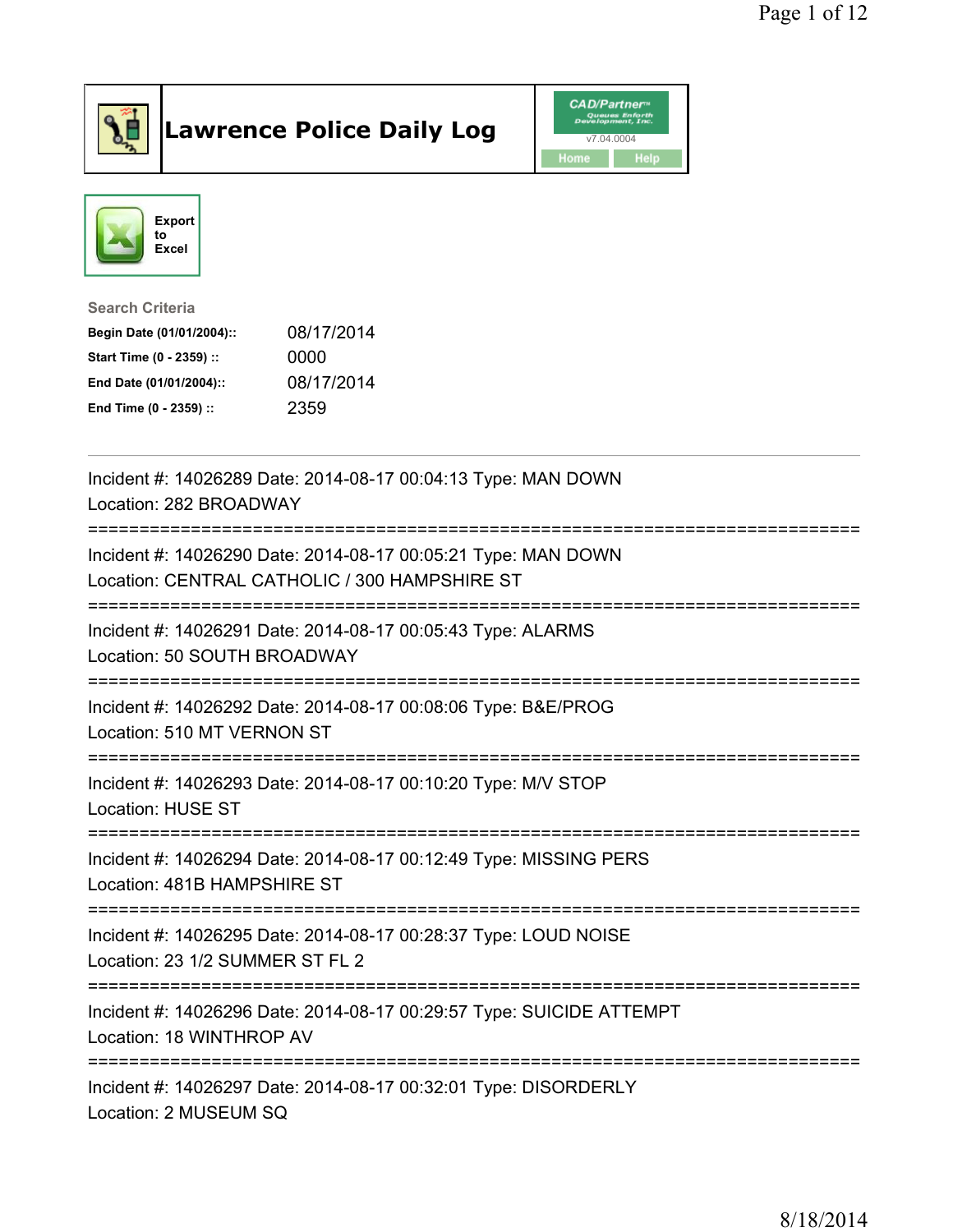| Incident #: 14026298 Date: 2014-08-17 00:50:38 Type: M/V STOP<br>Location: CENTRAL BRIDGE / 0 MERRIMACK ST                           |
|--------------------------------------------------------------------------------------------------------------------------------------|
| Incident #: 14026299 Date: 2014-08-17 00:53:47 Type: M/V STOP<br>Location: ESSEX ST & WINTER ST                                      |
| Incident #: 14026300 Date: 2014-08-17 01:02:24 Type: NOISE ORD<br>Location: 153 LOWELL ST                                            |
| Incident #: 14026301 Date: 2014-08-17 01:12:22 Type: THREATS<br>Location: 2 MUSEUM SQ                                                |
| Incident #: 14026302 Date: 2014-08-17 01:14:51 Type: LARCENY/PAST<br>Location: 360 BROADWAY                                          |
| =====================================<br>Incident #: 14026303 Date: 2014-08-17 01:24:18 Type: DISORDERLY<br>Location: 180 PARK ST    |
| ===============================<br>Incident #: 14026304 Date: 2014-08-17 01:30:25 Type: NOISE ORD<br>Location: 16 BUNKERHILL ST FL 3 |
| Incident #: 14026305 Date: 2014-08-17 01:38:23 Type: DOMESTIC/PROG<br>Location: 101 MARKET ST                                        |
| Incident #: 14026306 Date: 2014-08-17 01:41:54 Type: SHOTS FIRED<br><b>Location: CLINTON CT</b>                                      |
| Incident #: 14026307 Date: 2014-08-17 01:43:01 Type: SHOTS FIRED<br>Location: CROSS & BRPADWAY                                       |
| :===========<br>Incident #: 14026308 Date: 2014-08-17 01:53:49 Type: DOMESTIC/PROG<br>Location: 167 NEWBURY ST #1                    |
| Incident #: 14026309 Date: 2014-08-17 01:57:35 Type: NOISE ORD<br>Location: 75 BAILEY ST                                             |
| Incident #: 14026310 Date: 2014-08-17 01:58:07 Type: NOISE ORD<br>Location: 104 GREENWOOD ST                                         |
| Incident #: 14026311 Date: 2014-08-17 02:02:29 Type: ALARMS                                                                          |

Location: 330 PARK ST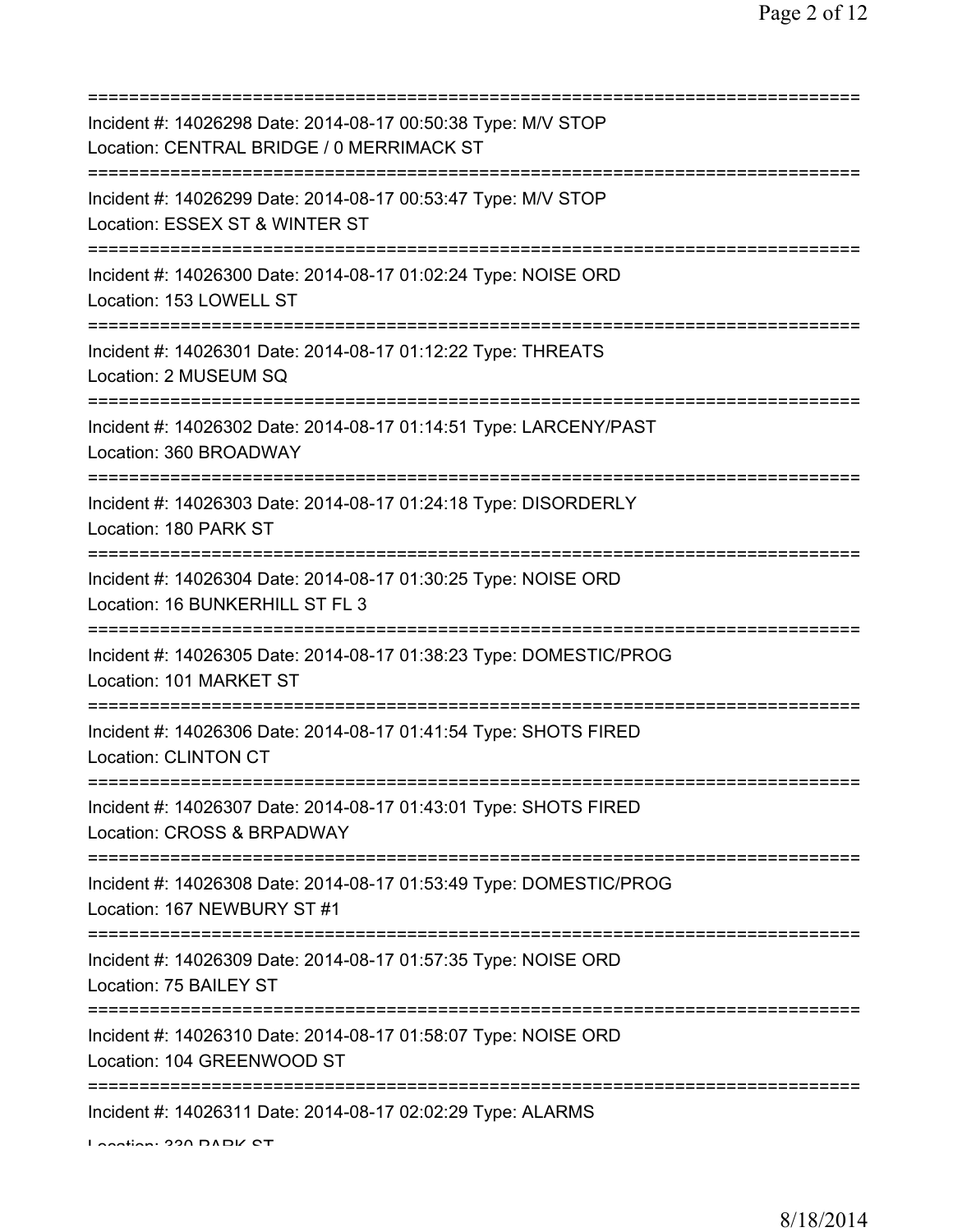| Incident #: 14026312 Date: 2014-08-17 02:08:10 Type: SHOTS FIRED<br>Location: 13 W DALTON ST                                                |
|---------------------------------------------------------------------------------------------------------------------------------------------|
| ====================<br>Incident #: 14026313 Date: 2014-08-17 02:12:01 Type: GANG<br>Location: 135 HANCOCK ST                               |
| Incident #: 14026314 Date: 2014-08-17 02:13:21 Type: B&E/MV/PAST<br>Location: 21 MORTON ST                                                  |
| Incident #: 14026315 Date: 2014-08-17 02:21:18 Type: NOISE ORD<br>Location: 12 PORTLAND ST                                                  |
| Incident #: 14026316 Date: 2014-08-17 02:27:38 Type: NOISE ORD<br>Location: 161 S UNION ST FL 3                                             |
| Incident #: 14026317 Date: 2014-08-17 02:33:09 Type: ALARMS<br>Location: 73 WINTHROP AV<br>;===============================                 |
| Incident #: 14026318 Date: 2014-08-17 02:50:54 Type: GUN CALL<br>Location: 101 SHAWSHEEN RD                                                 |
| Incident #: 14026319 Date: 2014-08-17 02:53:21 Type: GANG<br>Location: 700 ESSEX ST                                                         |
| Incident #: 14026320 Date: 2014-08-17 03:04:40 Type: INVEST CONT<br>Location: 328 BROADWAY                                                  |
| Incident #: 14026321 Date: 2014-08-17 03:07:45 Type: DISORDERLY<br>Location: 16 FARLEY ST FL 3                                              |
| Incident #: 14026322 Date: 2014-08-17 03:15:03 Type: DOMESTIC/PROG<br>Location: 16 FARLEY ST FL 2<br>;===================================== |
| Incident #: 14026323 Date: 2014-08-17 03:20:25 Type: UNKNOWN PROB<br>Location: 167 SANBORN ST FL 2                                          |
| Incident #: 14026324 Date: 2014-08-17 03:27:01 Type: M/V STOP<br>Location: LAWRENCE ST & OAK ST                                             |
| Incident #: 14026325 Date: 2014-08-17 03:36:16 Type: ALARMS<br>LEE CE AA DIATT OT                                                           |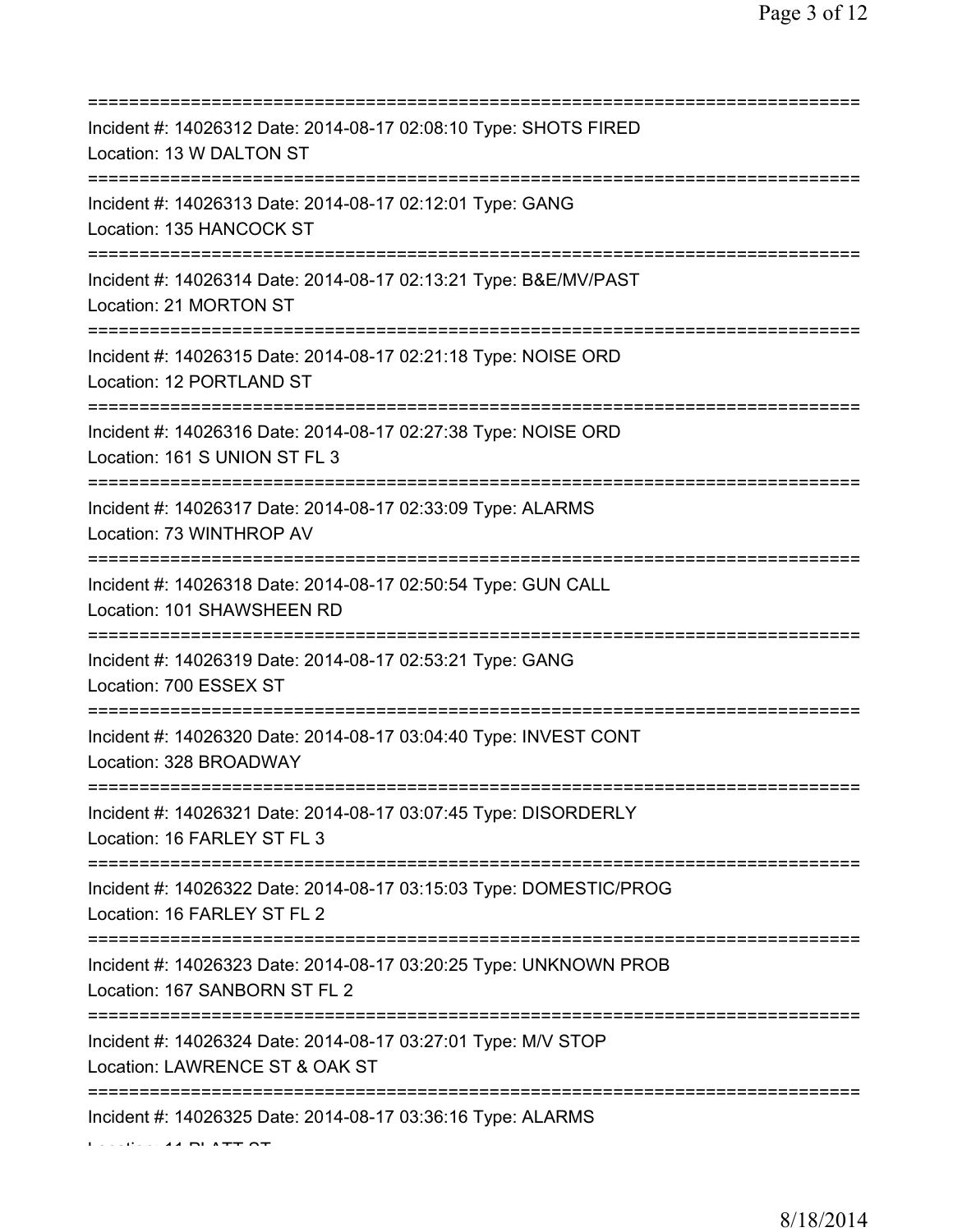=========================================================================== Incident #: 14026326 Date: 2014-08-17 04:12:22 Type: SUS PERS/MV Location: LAWRENCE ST & MYRTLE ST =========================================================================== Incident #: 14026327 Date: 2014-08-17 04:29:25 Type: FIGHT Location: 179 ARLINGTON ST =========================================================================== Incident #: 14026328 Date: 2014-08-17 05:06:16 Type: ALARMS Location: 4 HAMPSHIRE ST =========================================================================== Incident #: 14026329 Date: 2014-08-17 05:17:57 Type: ASSSIT OTHER PD Location: 34 CHELMSFORD ST =========================================================================== Incident #: 14026330 Date: 2014-08-17 05:29:15 Type: LARCENY/PAST Location: 11 CAMDEN ST =========================================================================== Incident #: 14026331 Date: 2014-08-17 08:35:55 Type: AUTO ACC/NO PI Location: BROADWAY & CANAL ST =========================================================================== Incident #: 14026332 Date: 2014-08-17 08:54:44 Type: MAL DAMAGE Location: STADIUMS / N PARISH RD =========================================================================== Incident #: 14026333 Date: 2014-08-17 09:18:42 Type: AUTO ACC/NO PI Location: MERRIMACK ST & PARKER ST =========================================================================== Incident #: 14026334 Date: 2014-08-17 09:25:27 Type: B&E/MV/PAST Location: 42 MARBLE AV =========================================================================== Incident #: 14026335 Date: 2014-08-17 09:39:52 Type: ALARM/BURG Location: EXEC OFFICES HEALTH & HUMAN SERVICE / 280 MERRIMACK ST =========================================================================== Incident #: 14026336 Date: 2014-08-17 10:00:55 Type: ANIMAL COMPL Location: LAWRENCE ST & MYRTLE ST =========================================================================== Incident #: 14026337 Date: 2014-08-17 10:32:19 Type: ANIMAL COMPL Location: 2 SHERIDAN ST FL 2ND =========================================================================== Incident #: 14026338 Date: 2014-08-17 10:35:22 Type: ALARM/BURG Location: MT VERNON LIQUORS / 421 S BROADWAY =========================================================================== Incident #: 14026339 Date: 2014-08-17 10:50:40 Type: M/V STOP

Location: 423 ESSEX ST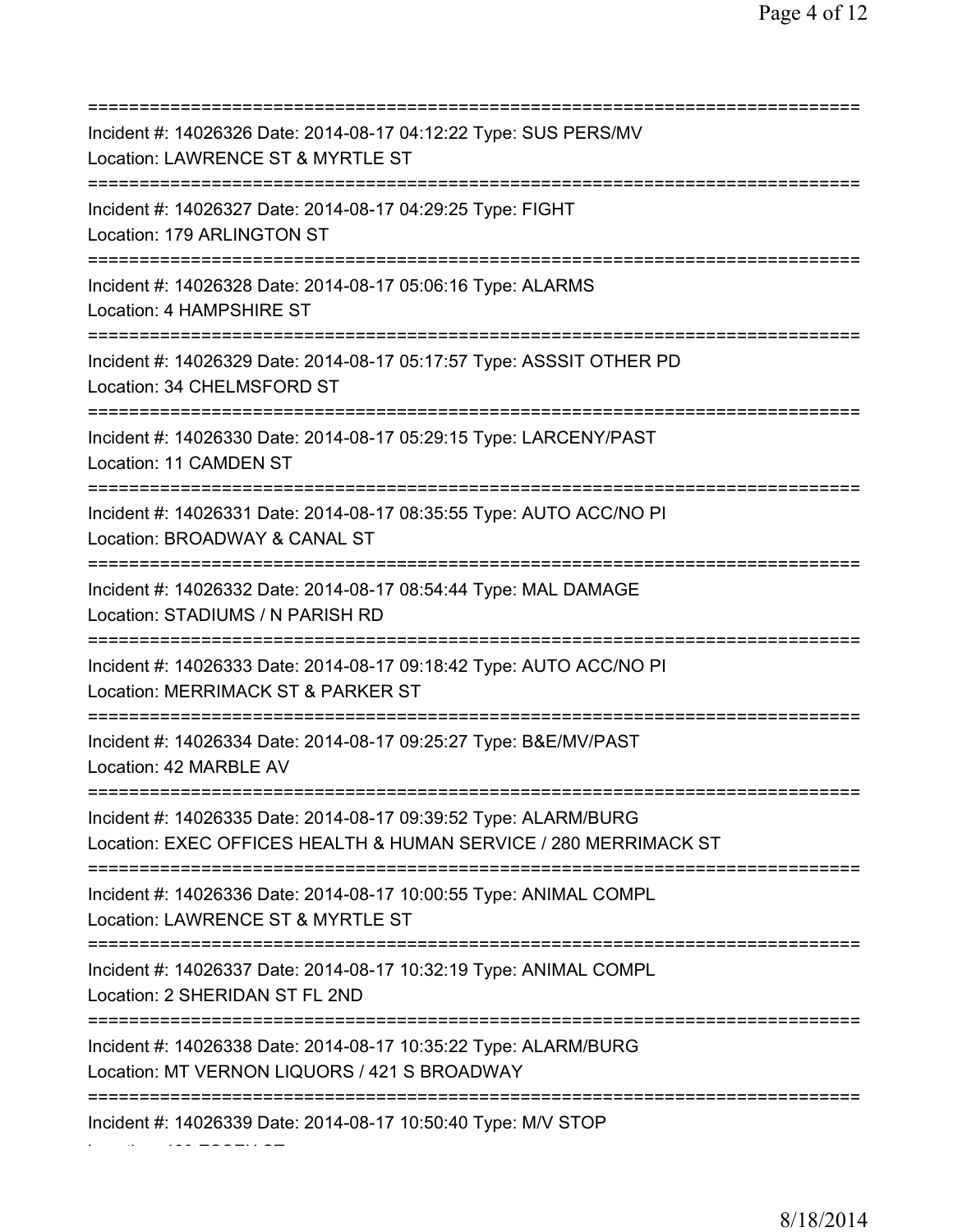| Incident #: 14026340 Date: 2014-08-17 11:00:57 Type: UNWANTEDGUEST<br>Location: 39 HANCOCK ST<br>===========================       |
|------------------------------------------------------------------------------------------------------------------------------------|
| Incident #: 14026342 Date: 2014-08-17 11:13:39 Type: HIT & RUN M/V<br>Location: CORNISH ST & JACKSON ST                            |
| Incident #: 14026341 Date: 2014-08-17 11:14:34 Type: M/V STOP<br>Location: BROADWAY & HAVERHILL ST<br>========================     |
| Incident #: 14026343 Date: 2014-08-17 11:19:02 Type: GENERAL SERV<br>Location: 16 GRAICHEN TER                                     |
| Incident #: 14026344 Date: 2014-08-17 11:49:10 Type: FIGHT<br>Location: 77 AVON ST                                                 |
| Incident #: 14026345 Date: 2014-08-17 12:08:09 Type: HIT & RUN M/V<br>Location: 98 ABBOTT ST<br>=================================  |
| Incident #: 14026346 Date: 2014-08-17 12:30:26 Type: LOCKOUT<br>Location: 11 LAWRENCE ST #APT 805 FL 8THFL                         |
| Incident #: 14026347 Date: 2014-08-17 12:34:09 Type: INVESTIGATION<br>Location: BROADWAY & CEDAR ST                                |
| :===========<br>Incident #: 14026348 Date: 2014-08-17 12:45:08 Type: 209A/SERVE<br>Location: 109 THOREAU WAY                       |
| Incident #: 14026349 Date: 2014-08-17 12:58:18 Type: DISTURBANCE<br>Location: 282 FARNHAM ST FL 1ST                                |
| Incident #: 14026350 Date: 2014-08-17 13:02:00 Type: M/V STOP<br>Location: 205 BROADWAY                                            |
| =====================================<br>Incident #: 14026351 Date: 2014-08-17 13:12:52 Type: ALARM/BURG<br>Location: 599 CANAL ST |
| Incident #: 14026352 Date: 2014-08-17 13:28:00 Type: 209A/SERVE<br>Location: 265 S UNION ST                                        |
| Incident #: 14026353 Date: 2014-08-17 13:30:29 Type: M/V STOP                                                                      |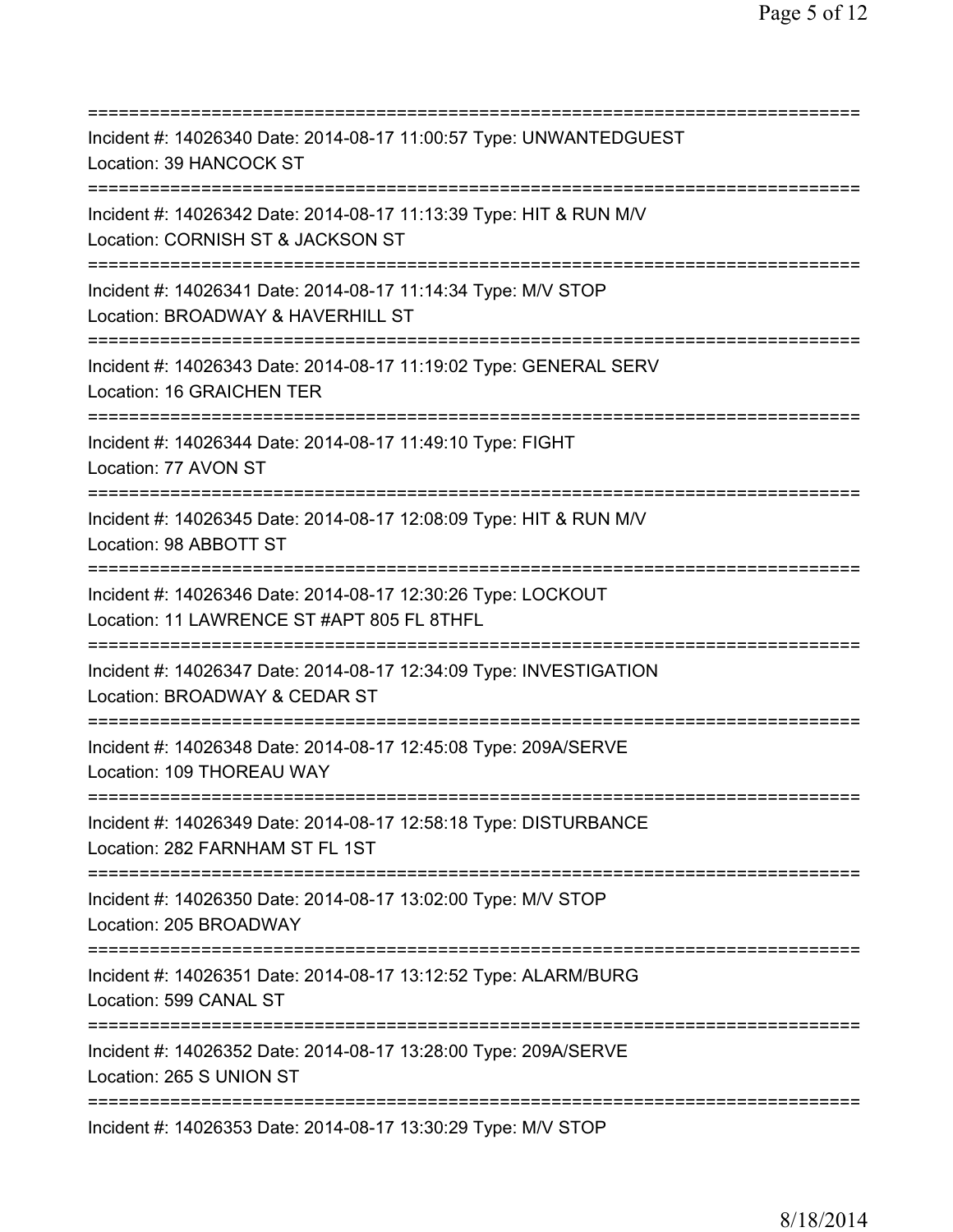=========================================================================== Incident #: 14026354 Date: 2014-08-17 13:43:16 Type: ALARM/BURG Location: ESPINOZA RESD / 40 TRENTON ST =========================================================================== Incident #: 14026355 Date: 2014-08-17 14:03:52 Type: B&E/MV/PAST Location: 79 MARBLE AV =========================================================================== Incident #: 14026356 Date: 2014-08-17 14:21:44 Type: 209A/SERVE Location: 352 HAVERHILL ST =========================================================================== Incident #: 14026357 Date: 2014-08-17 14:39:22 Type: MISSING PERS Location: 275 ANDOVER ST #5 =========================================================================== Incident #: 14026358 Date: 2014-08-17 14:49:32 Type: 209A/VIOLATION Location: 352 HAVERHILL ST =========================================================================== Incident #: 14026359 Date: 2014-08-17 14:49:51 Type: DISTURBANCE Location: 11 KRESS ST FL 3RDFL =========================================================================== Incident #: 14026360 Date: 2014-08-17 15:04:35 Type: 209A/SERVE Location: 119 CHESTER ST #R =========================================================================== Incident #: 14026361 Date: 2014-08-17 15:05:12 Type: 209A/SERVE Location: 119 CHESTER ST =========================================================================== Incident #: 14026362 Date: 2014-08-17 15:07:33 Type: 209A/SERVE Location: 1 BEACON AV =========================================================================== Incident #: 14026363 Date: 2014-08-17 15:15:39 Type: NOISE ORD Location: 206 ABBOTT ST =========================================================================== Incident #: 14026364 Date: 2014-08-17 15:16:39 Type: 209A/SERVE Location: 10 BURKE ST #1B =========================================================================== Incident #: 14026365 Date: 2014-08-17 15:27:33 Type: GUN CALL Location: TAMBORA / 205 BROADWAY =========================================================================== Incident #: 14026366 Date: 2014-08-17 15:39:52 Type: 209A/SERVE Location: 71 BIGELOW ST =========================================================================== Incident #: 14026367 Date: 2014-08-17 15:40:19 Type: M/V STOP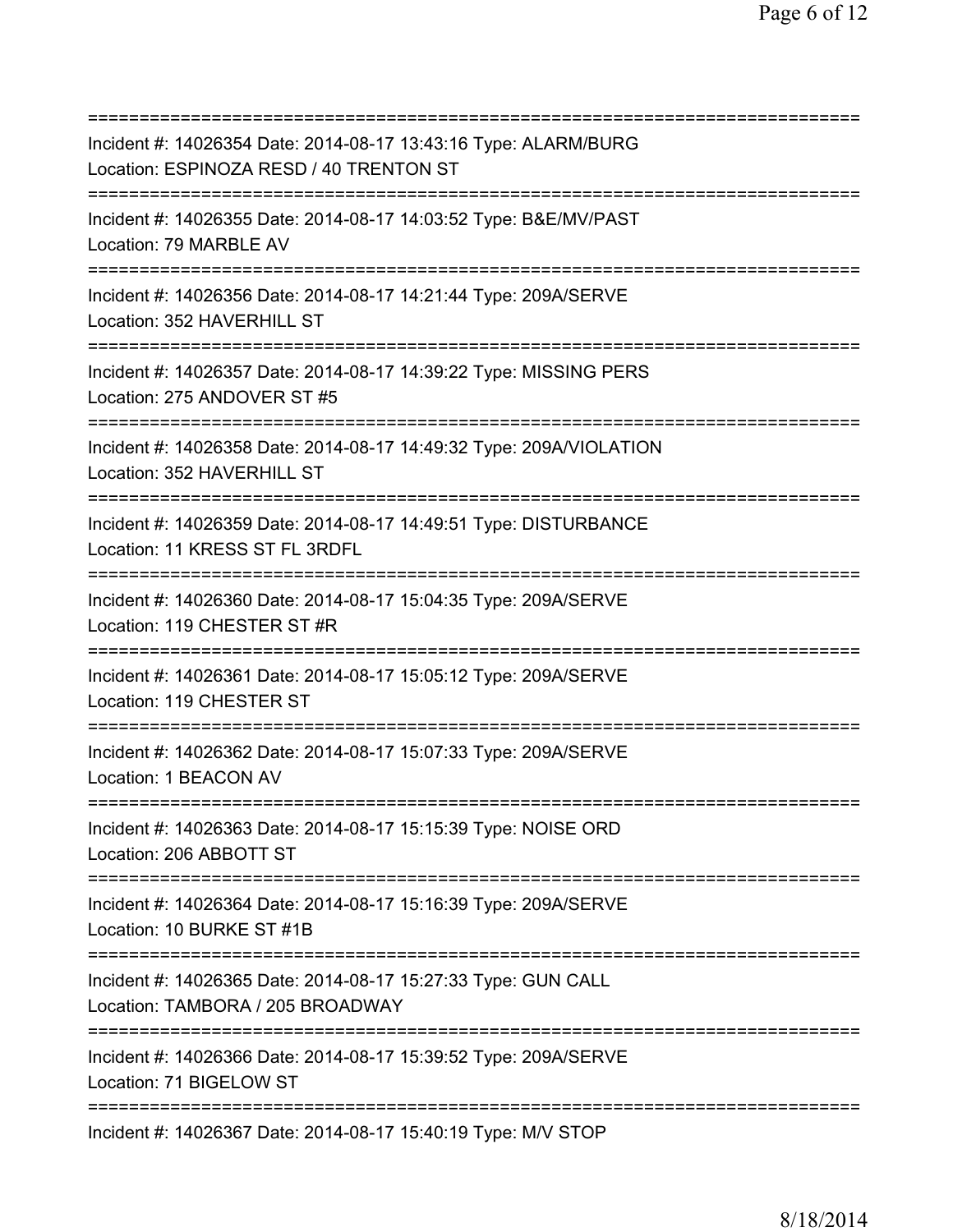| Location: 201 HAVERHILL ST                                                                                                          |
|-------------------------------------------------------------------------------------------------------------------------------------|
| Incident #: 14026368 Date: 2014-08-17 15:40:53 Type: ALARM/BURG<br>Location: ALDER ST & WILLOW ST<br>=========================      |
| Incident #: 14026369 Date: 2014-08-17 15:42:18 Type: NOISE ORD<br>Location: EATON ST & EVERETT ST                                   |
| Incident #: 14026370 Date: 2014-08-17 15:59:58 Type: DISORDERLY<br>Location: LEAHY SCHOOL / 100 ERVING AV                           |
| Incident #: 14026371 Date: 2014-08-17 16:34:37 Type: INVEST CONT<br>Location: BERKELEY ST & JACKSON ST<br>.------------------------ |
| Incident #: 14026372 Date: 2014-08-17 16:41:04 Type: 209A/SERVE<br>Location: 37 WILMOT ST                                           |
| Incident #: 14026373 Date: 2014-08-17 16:42:46 Type: 209A/SERVE<br>Location: 80 BAILEY ST                                           |
| Incident #: 14026375 Date: 2014-08-17 17:01:39 Type: DOMESTIC/PAST<br>Location: METHUEN & HAMPSHIRE                                 |
| Incident #: 14026374 Date: 2014-08-17 17:01:41 Type: ASSSIT OTHER PD<br>Location: BLAKELIN ST                                       |
| Incident #: 14026376 Date: 2014-08-17 17:02:48 Type: AUTO ACC/NO PI<br>Location: HAFFNERS GAS STATION / 262 LAWRENCE ST             |
| Incident #: 14026377 Date: 2014-08-17 17:10:07 Type: TOW OF M/V<br>Location: 17 WILLOUGHBY ST                                       |
| Incident #: 14026378 Date: 2014-08-17 17:20:42 Type: WARRANT SERVE<br>Location: 66 WATER ST #1                                      |
| Incident #: 14026379 Date: 2014-08-17 17:26:10 Type: NOISE ORD<br>Location: 6 INMAN ST #9                                           |
| Incident #: 14026380 Date: 2014-08-17 17:52:53 Type: NOISE ORD<br>Location: 13 SWAN ST                                              |
| Indident #: 4 4000004 Data: 0044 00 47 47.50.00 Tune: DIOODDEDI V                                                                   |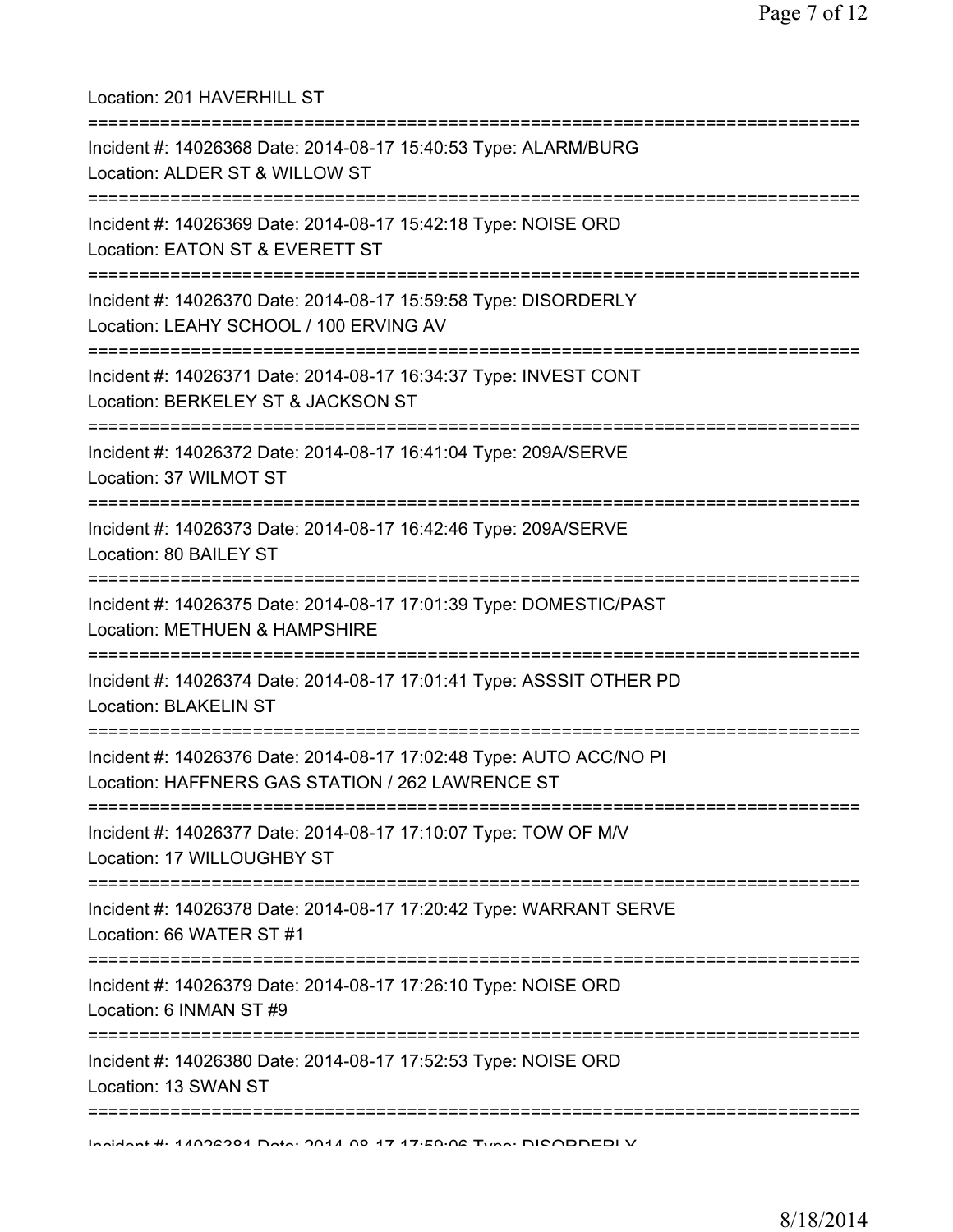Location: CAULKINS CT

| Incident #: 14026382 Date: 2014-08-17 18:00:10 Type: NOISE ORD<br>Location: 102 GREENWOOD ST                                |
|-----------------------------------------------------------------------------------------------------------------------------|
| =====================<br>Incident #: 14026383 Date: 2014-08-17 18:05:03 Type: NOTIFICATION<br>Location: 246 S BROADWAY #002 |
| Incident #: 14026384 Date: 2014-08-17 18:19:45 Type: TOW OF M/V<br>Location: 105 SPRUCE ST                                  |
| Incident #: 14026385 Date: 2014-08-17 18:21:02 Type: LOUD NOISE<br>Location: 22 MONTEGOMERY ST                              |
| Incident #: 14026386 Date: 2014-08-17 18:21:47 Type: SUS PERS/MV<br>Location: 425 MARKET ST                                 |
| Incident #: 14026387 Date: 2014-08-17 18:32:26 Type: LOUD NOISE<br>Location: 386 LOWELL ST                                  |
| Incident #: 14026388 Date: 2014-08-17 18:39:07 Type: M/V STOP<br>Location: GRAFTON ST & WINTHROP AV                         |
| Incident #: 14026389 Date: 2014-08-17 18:59:41 Type: ALARM/BURG<br>Location: LAWRENCE HIGH SCHOOL / 71 N PARISH RD          |
| Incident #: 14026390 Date: 2014-08-17 19:00:31 Type: KIDNAP/PAST<br>Location: HAVERHILL ST & OXFORD ST                      |
| Incident #: 14026391 Date: 2014-08-17 19:05:44 Type: ANIMAL COMPL<br>Location: 25 SHERIDAN ST<br>;=====================     |
| Incident #: 14026392 Date: 2014-08-17 19:09:58 Type: UNATENEDCHILD<br>Location: 78 CROSS ST                                 |
| Incident #: 14026393 Date: 2014-08-17 19:17:41 Type: MAL DAMAGE<br>Location: 195 E HAVERHILL ST #3                          |
| Incident #: 14026394 Date: 2014-08-17 19:36:17 Type: NOISE ORD<br>Location: 19 ACTON ST                                     |
|                                                                                                                             |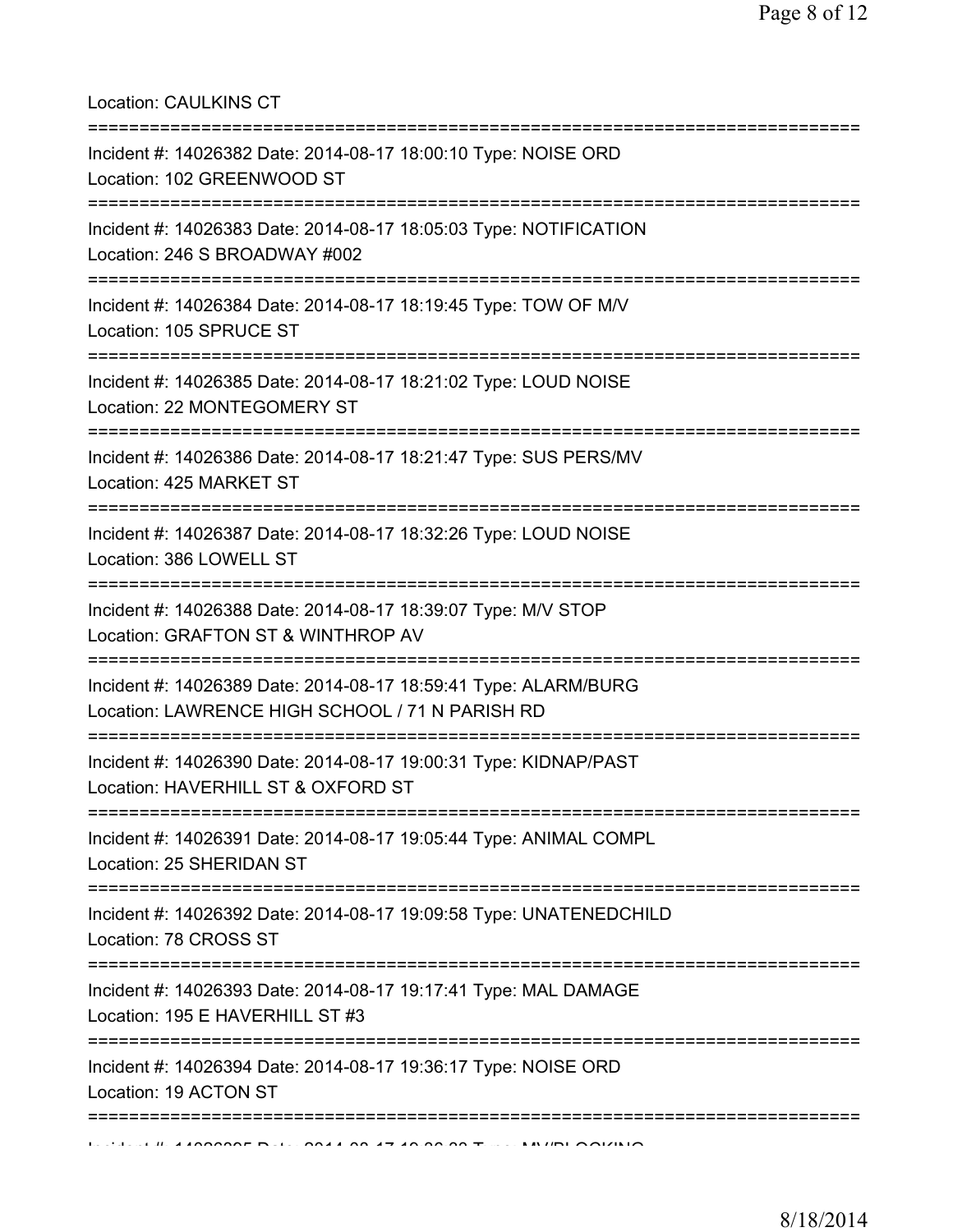Location: 14 SARGENT AV =========================================================================== Incident #: 14026397 Date: 2014-08-17 19:37:50 Type: M/V STOP Location: ANDOVER ST & S UNION ST =========================================================================== Incident #: 14026396 Date: 2014-08-17 19:39:35 Type: 209A/VIOLATION Location: 352 HAVERHILL ST =========================================================================== Incident #: 14026398 Date: 2014-08-17 19:42:22 Type: DOMESTIC/PROG Location: 6 DIAMOND ST #12 =========================================================================== Incident #: 14026399 Date: 2014-08-17 19:47:49 Type: MAL DAMG PROG Location: BLAKELIN ST & MANCHESTER ST =========================================================================== Incident #: 14026400 Date: 2014-08-17 20:02:11 Type: MEDIC SUPPORT Location: 75 BAILEY ST =========================================================================== Incident #: 14026401 Date: 2014-08-17 20:09:59 Type: MEDIC SUPPORT Location: BLAKELIN ST & WILLOUGHBY ST =========================================================================== Incident #: 14026402 Date: 2014-08-17 20:12:59 Type: LOUD NOISE Location: 135 WOODLAND ST =========================================================================== Incident #: 14026403 Date: 2014-08-17 20:18:29 Type: M/V STOP Location: RAILROAD ST & MAY ST =========================================================================== Incident #: 14026404 Date: 2014-08-17 20:36:07 Type: M/V STOP Location: PARKER ST & SPRINGFIELD ST =========================================================================== Incident #: 14026405 Date: 2014-08-17 20:36:46 Type: NOISE ORD Location: 163 WEST ST =========================================================================== Incident #: 14026406 Date: 2014-08-17 20:47:00 Type: A&B D/W PAST Location: 29 STATE ST =========================================================================== Incident #: 14026407 Date: 2014-08-17 20:47:32 Type: M/V STOP Location: 425 MARKET ST =========================================================================== Incident #: 14026408 Date: 2014-08-17 20:53:16 Type: MISSING PERS Location: 595 HAVERHILL ST =========================================================================== Incident #: 14026409 Date: 2014 08 17 20:59:02 Type: ALARM/BURG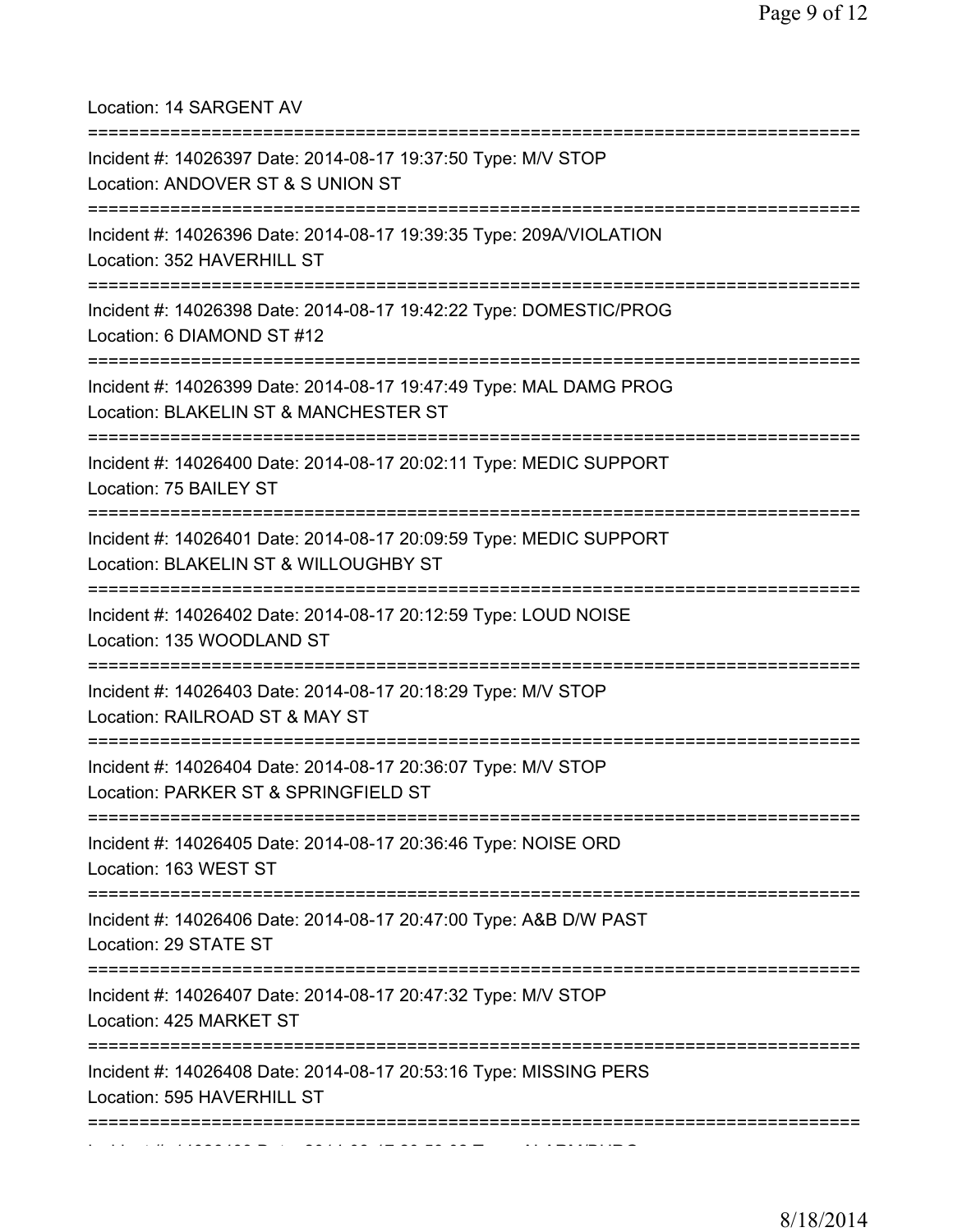Location: 4 HAMPSHIRE ST =========================================================================== Incident #: 14026410 Date: 2014-08-17 21:02:59 Type: NOISE ORD Location: 166 BAILEY ST FL 2 =========================================================================== Incident #: 14026411 Date: 2014-08-17 21:09:58 Type: M/V STOP Location: BAILEY ST & SHAWSHEEN RD =========================================================================== Incident #: 14026412 Date: 2014-08-17 21:10:55 Type: M/V STOP Location: BAILEY ST & SHAWSHEEN RD =========================================================================== Incident #: 14026413 Date: 2014-08-17 21:20:31 Type: M/V STOP Location: BOXFORD ST & FOSTER ST =========================================================================== Incident #: 14026414 Date: 2014-08-17 21:23:03 Type: SUS PERS/MV Location: 4 GREENFIELD ST =========================================================================== Incident #: 14026415 Date: 2014-08-17 21:29:54 Type: M/V STOP Location: ESSEX ST & MARGIN ST =========================================================================== Incident #: 14026416 Date: 2014-08-17 21:34:31 Type: SUS PERS/MV Location: 163 WILLOW ST =========================================================================== Incident #: 14026417 Date: 2014-08-17 21:40:25 Type: NOISE ORD Location: 45 BOWDOIN ST =========================================================================== Incident #: 14026418 Date: 2014-08-17 21:43:33 Type: TOW/REPOSSED Location: 6 WEBSTER CT =========================================================================== Incident #: 14026419 Date: 2014-08-17 21:48:40 Type: M/V STOP Location: HAMPSHIRE ST & LAWRENCE ST =========================================================================== Incident #: 14026420 Date: 2014-08-17 22:14:23 Type: DISTURBANCE Location: 169 PARK ST FL 1 =========================================================================== Incident #: 14026421 Date: 2014-08-17 22:19:30 Type: LOUD NOISE Location: 48 SARATOGA ST #1REAR =========================================================================== Incident #: 14026422 Date: 2014-08-17 22:32:49 Type: M/V STOP Location: MARKET ST & PARKER ST ===========================================================================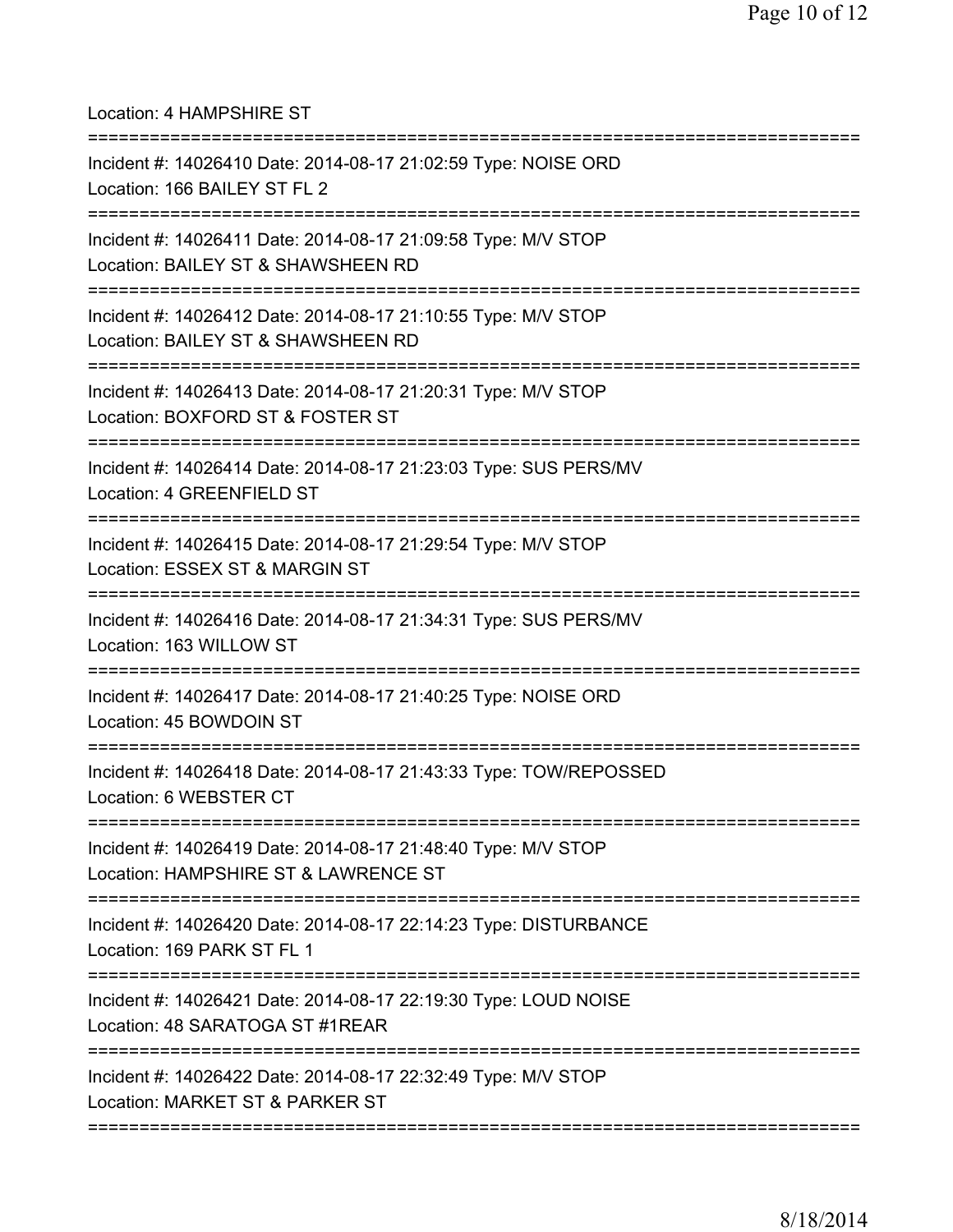Location: 101 BOXFORD ST =========================================================================== Incident #: 14026424 Date: 2014-08-17 22:53:22 Type: A&B D/W PAST Location: BRADFORD ST & BROADWAY =========================================================================== Incident #: 14026425 Date: 2014-08-17 23:04:33 Type: M/V STOP Location: ABBOTT ST & S UNION ST =========================================================================== Incident #: 14026426 Date: 2014-08-17 23:18:39 Type: M/V STOP Location: EUTAW ST & PARK ST =========================================================================== Incident #: 14026427 Date: 2014-08-17 23:21:17 Type: SUS PERS/MV Location: 370 BROADWAY =========================================================================== Incident #: 14026428 Date: 2014-08-17 23:29:16 Type: NOISE ORD Location: 112 ALLSTON ST FL 1 =========================================================================== Incident #: 14026429 Date: 2014-08-17 23:33:31 Type: TOW OF M/V Location: ANDOVER ST & PHILLIPS ST =========================================================================== Incident #: 14026430 Date: 2014-08-17 23:36:43 Type: M/V STOP Location: CANAL ST & FRANKLIN ST =========================================================================== Incident #: 14026431 Date: 2014-08-17 23:38:35 Type: M/V STOP Location: LORING ST & MARKET ST =========================================================================== Incident #: 14026432 Date: 2014-08-17 23:39:31 Type: UNWANTEDGUEST Location: 108 WALNUT ST FL 1 =========================================================================== Incident #: 14026433 Date: 2014-08-17 23:50:29 Type: DOMESTIC/PROG Location: 95 PARK ST FL 2 =========================================================================== Incident #: 14026434 Date: 2014-08-17 23:52:00 Type: M/V STOP Location: LORING ST & MARKET ST ===========================================================================

438 record(s)

{ call presslog("2014-08-17","0000","2014-08-17","2359") } Total records found: 438 These results were produced by the following query: